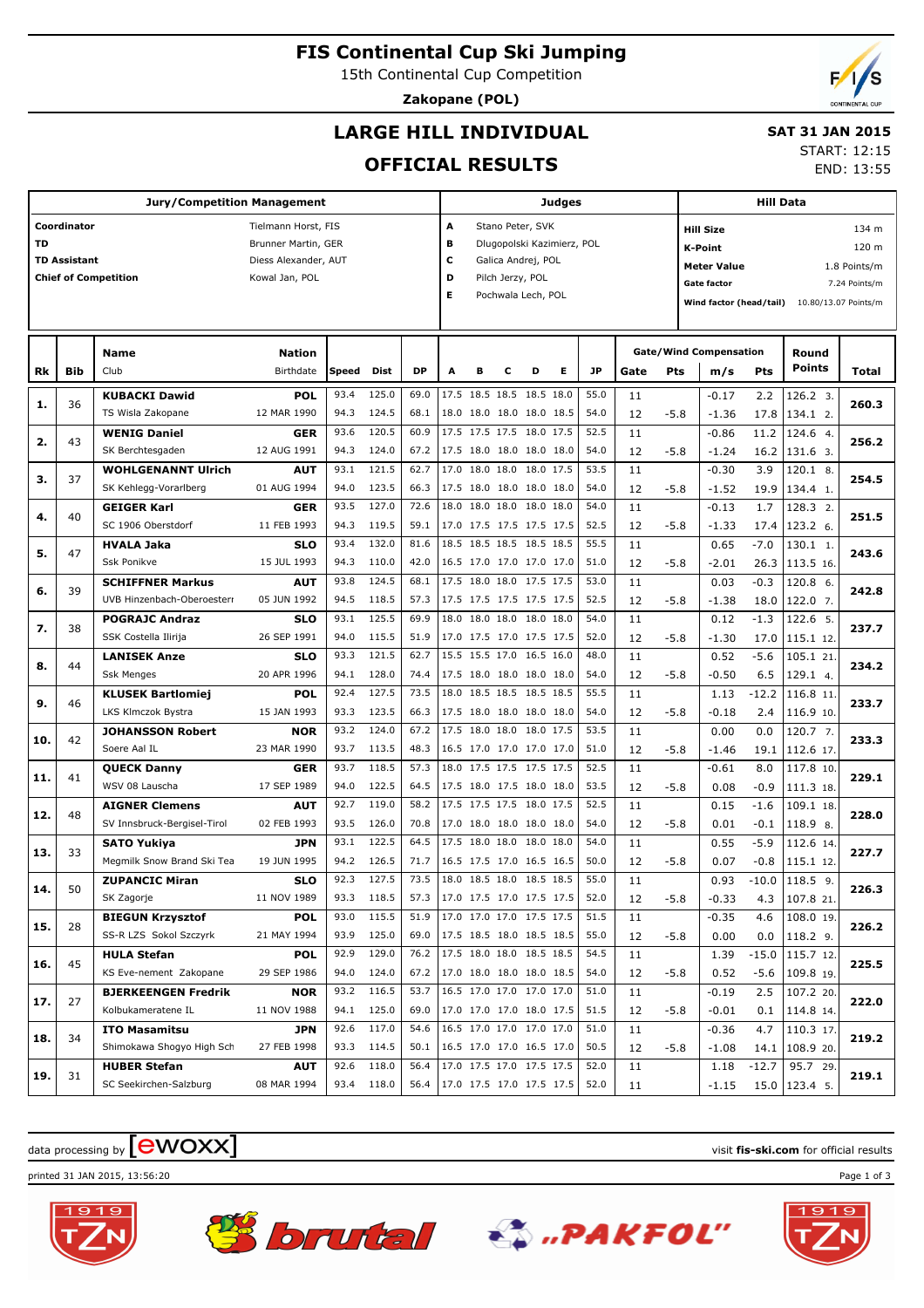## **FIS Continental Cup Ski Jumping**

15th Continental Cup Competition

**Zakopane (POL)**

END: 13:55

## **LARGE HILL INDIVIDUAL**

### **SAT 31 JAN 2015** START: 12:15

## **OFFICIAL RESULTS**

|     |            | <b>Name</b>                    | <b>Nation</b> |       |             |           |   |   |   |                          |   |           | <b>Gate/Wind Compensation</b> |        |         |            | Round         |       |  |
|-----|------------|--------------------------------|---------------|-------|-------------|-----------|---|---|---|--------------------------|---|-----------|-------------------------------|--------|---------|------------|---------------|-------|--|
| Rk  | <b>Bib</b> | Club                           | Birthdate     | Speed | <b>Dist</b> | <b>DP</b> | A | в | c | D                        | Е | <b>JP</b> | Gate                          | Pts    | m/s     | <b>Pts</b> | <b>Points</b> | Total |  |
|     |            | <b>SEMENIC Anze</b>            | <b>SLO</b>    | 93.6  | 126.0       | 70.8      |   |   |   | 18.0 18.0 18.0 18.0 17.5 |   | 54.0      | 11                            |        | 1.04    | $-11.2$    | 113.6 13.     |       |  |
| 20. | 49         | <b>NSK TRZIC FMG</b>           | 01 AUG 1993   | 94.2  | 118.0       | 56.4      |   |   |   | 16.5 17.0 17.5 17.5 17.5 |   | 52.0      | 12                            | $-5.8$ | 0.01    | $-0.1$     | 102.5 26.     | 216.1 |  |
| 21. | 32         | <b>ALTENBURGER Florian</b>     | <b>AUT</b>    | 92.4  | 112.0       | 45.6      |   |   |   | 16.5 17.0 16.5 17.0 16.5 |   | 50.0      | 11                            |        | $-0.39$ | 5.1        | 100.7 23.     |       |  |
|     |            | SC Seekirchen-Salzburg         | 02 NOV 1993   | 93.2  | 119.5       | 59.1      |   |   |   | 17.0 17.5 17.5 17.5 17.5 |   | 52.5      | 12                            | $-5.8$ | $-0.73$ | 9.5        | 115.3 11.     | 216.0 |  |
| 22. | 30         | <b>MAYER Nicolas</b>           | <b>FRA</b>    | 92.9  | 116.0       | 52.8      |   |   |   | 17.0 17.0 17.0 17.5 17.5 |   | 51.5      | 11                            |        | 0.52    | $-5.6$     | 98.7 26.      | 213.1 |  |
|     |            | Courchevel                     | 06 OCT 1990   | 94.1  | 113.0       | 47.4      |   |   |   | 17.0 17.0 17.0 17.0 17.0 |   | 51.0      | 12                            | $-5.8$ | $-1.67$ | 21.8       | 114.4 15.     |       |  |
| 23. | 16         | <b>ZAUNER David</b>            | <b>AUT</b>    | 92.3  | 126.5       | 71.7      |   |   |   | 16.0 16.5 16.5 16.5 16.0 |   | 49.0      | 11                            |        | 0.82    | $-8.9$     | 111.8 15.     | 209.3 |  |
|     |            | <b>WSV Eisenerz-Steiermark</b> | 09 APR 1985   | 93.3  | 114.0       | 49.2      |   |   |   | 16.5 17.0 16.5 17.0 16.5 |   | 50.0      | 12                            | $-5.8$ | $-0.31$ | 4.1        | 97.5 29.      |       |  |
| 24. | 17         | <b>BYRT Tomasz</b>             | <b>POL</b>    | 92.3  | 119.0       | 58.2      |   |   |   | 16.5 17.5 17.0 18.0 17.5 |   | 52.0      | 11                            |        | 0.97    | $-10.5$    | 99.7 24.      | 203.8 |  |
|     |            | KS Wisla Ustronianka           | 25 JAN 1993   | 93.0  | 115.0       | 51.0      |   |   |   | 17.0 17.0 17.0 17.5 17.5 |   | 51.5      | 12                            | $-5.8$ | $-0.57$ | 7.4        | 104.1 23.     |       |  |
| 25. | 10         | <b>HEINRICH Tim</b>            | <b>GER</b>    | 92.9  | 122.0       | 63.6      |   |   |   | 17.5 18.0 17.5 18.0 17.5 |   | 53.0      | 11                            |        | 1.46    | $-15.8$    | 100.8 22.     | 203.7 |  |
|     |            | Wsv Schmiedefeld               | 06 MAY 1995   | 93.8  | 113.5       | 48.3      |   |   |   | 16.5 17.0 16.5 17.0 17.0 |   | 50.5      | 12                            | $-5.8$ | $-0.76$ | 9.9        | 102.9 24.     |       |  |
| 26. | 35         | <b>KOZISEK Cestmir</b>         | <b>CZE</b>    | 93.1  | 114.5       | 50.1      |   |   |   | 16.5 17.0 16.5 17.0 17.0 |   | 50.5      | 11                            |        | 0.39    | $-4.2$     | 96.4 28.      | 202.6 |  |
|     |            | LSK Lomnice nad Popelkou       | 09 NOV 1991   | 93.9  | 116.0       | 52.8      |   |   |   | 17.0 17.0 17.0 17.0 17.5 |   | 51.0      | 12                            | $-5.8$ | $-0.63$ | 8.2        | 106.2 22.     |       |  |
| 27. | 22         | <b>ROENSEN Atle Pedersen</b>   | <b>NOR</b>    | 93.5  | 122.5       | 64.5      |   |   |   | 17.5 18.0 18.0 17.5 17.5 |   | 53.0      | 11                            |        | 0.60    | $-6.5$     | 111.0 16.     | 198.2 |  |
|     |            | Eidsvoll IF                    | 13 AUG 1988   | 94.2  | 106.5       | 35.7      |   |   |   | 16.0 16.5 16.5 16.5 16.5 |   | 49.5      | 12                            | $-5.8$ | $-0.60$ | 7.8        | 87.2 30.      |       |  |
| 27. | 9          | <b>MORASSI Andrea</b>          | <b>ITA</b>    | 92.2  | 115.0       | 51.0      |   |   |   | 16.5 16.5 17.0 17.5 17.0 |   | 50.5      | 11                            |        | 0.38    | $-4.1$     | 97.4 27.      | 198.2 |  |
|     |            | C.S. FORESTALE DELLO STAT      | 30 AUG 1988   | 93.6  | 113.0       | 47.4      |   |   |   | 16.5 17.0 17.0 17.5 17.0 |   | 51.0      | 12                            | $-5.8$ | $-0.63$ | 8.2        | 100.8 27.     |       |  |
| 29. | 25         | <b>MIETUS Krzysztof</b>        | <b>POL</b>    | 93.1  | 112.5       | 46.5      |   |   |   | 16.5 17.0 17.0 17.5 17.5 |   | 51.5      | 11                            |        | 0.25    | $-2.7$     | 95.3 30.      | 198.1 |  |
|     |            | AZS Zakopane                   | 08 MAR 1991   | 93.5  | 110.0       | 42.0      |   |   |   | 16.0 17.0 16.5 17.0 17.0 |   | 50.5      | 11                            |        | $-0.79$ | 10.3       | 102.8 25.     |       |  |
| 30. | 5          | <b>BRANDT Johan Martin</b>     | <b>NOR</b>    | 92.9  | 106.5       | 35.7      |   |   |   | 16.0 16.5 16.5 17.0 16.5 |   | 49.5      | 11                            |        | $-1.06$ | 13.9       | 99.1 25.      | 197.6 |  |
|     |            | Steinkjer Skiklubb             | 24 DEC 1987   | 93.6  | 107.5       | 37.5      |   |   |   | 16.0 16.5 16.5 16.5 17.0 |   | 49.5      | 12                            | $-5.8$ | $-1.32$ | 17.3       | 98.5 28.      |       |  |

|     |                | Not qualified for final round                          |                           |      |            |      |                          |  |      |    |         |         |      |
|-----|----------------|--------------------------------------------------------|---------------------------|------|------------|------|--------------------------|--|------|----|---------|---------|------|
| 31. | 23             | <b>NAKAMURA Naoki</b><br>Tokai Univ.Daiyon High School | <b>JPN</b><br>19 SEP 1996 | 93.1 | 105.0      | 33.0 | 16.5 16.5 16.5 16.5 17.0 |  | 49.5 | 11 | $-0.97$ | 12.7    | 95.2 |
| 32. | 13             | <b>AALST VAN DER Oldrik</b><br>National Team           | <b>NED</b><br>01 DEC 1995 |      | 92.4 115.5 | 51.9 | 16.0 17.0 17.0 17.0 17.0 |  | 51.0 | 11 | 0.79    | $-8.5$  | 94.4 |
| 33. | 24             | <b>SIEGEL David</b><br>SV Baiersbronn                  | <b>GER</b><br>28 AUG 1996 | 93.4 | 110.0      | 42.0 | 17.0 16.5 16.5 17.0 17.0 |  | 50.5 | 11 | 0.04    | $-0.4$  | 92.1 |
| 34. | 19             | <b>SHUVALOV Alexander</b>                              | <b>RUS</b><br>30 NOV 1992 | 92.5 | 109.5      | 41.1 | 16.0 16.5 16.5 16.5 17.0 |  | 49.5 | 11 | 0.02    | $-0.2$  | 90.4 |
| 34. | 14             | <b>ROMASHOV Alexey</b><br><b>CSKA</b>                  | <b>RUS</b><br>29 APR 1992 | 91.7 | 115.0      | 51.0 | 16.5 17.0 17.0 17.5 17.0 |  | 51.0 | 11 | 1.07    | $-11.6$ | 90.4 |
| 36. | $\overline{7}$ | <b>SAKALA Filip</b><br>Tj Frenstat pod radhostem       | <b>CZE</b><br>21 MAY 1996 | 93.1 | 108.0      | 38.4 | 16.0 16.5 16.5 17.0 17.0 |  | 50.0 | 11 | 0.13    | $-1.4$  | 87.0 |
| 37. | $\overline{4}$ | <b>HAJEK Antonin</b><br>Dukla Liberec                  | <b>CZE</b><br>12 FEB 1987 | 92.5 | 105.0      | 33.0 | 16.5 16.5 16.5 16.0 16.5 |  | 49.5 | 11 | $-0.17$ | 2.2     | 84.7 |
| 38. | 12             | <b>FRIBERG Christian</b><br>Saint Paul Ski Club        | <b>USA</b><br>08 SEP 1994 | 92.2 | 110.0      | 42.0 | 17.0 17.0 16.5 16.5 17.0 |  | 50.5 | 11 | 0.81    | $-8.7$  | 83.8 |
| 39. | 21             | <b>HAMMER Tord Markussen</b><br>Tromsoe Skiklubb       | <b>NOR</b><br>18 JAN 1988 | 92.6 | 105.5      | 33.9 | 17.0 16.5 16.0 16.5 17.0 |  | 50.0 | 11 | 0.03    | $-0.3$  | 83.6 |
| 40. | 26             | <b>JOHNSON Anders</b><br>Park City Nordic              | <b>USA</b><br>23 APR 1989 | 92.9 | 103.5      | 30.3 | 16.0 16.5 16.0 16.5 16.5 |  | 49.0 | 11 | 0.04    | $-0.4$  | 78.9 |
| 41. | 18             | <b>KALINICHENKO Vitaliy</b><br>Vorokhta Ski School     | <b>UKR</b><br>09 AUG 1993 | 92.2 | 103.0      | 29.4 | 16.0 16.5 16.0 16.0 16.0 |  | 48.0 | 11 | 0.02    | $-0.2$  | 77.2 |

# $\frac{1}{2}$  data processing by  $\boxed{\text{ewOX}}$

printed 31 JAN 2015, 13:56:20 Page 2 of 3